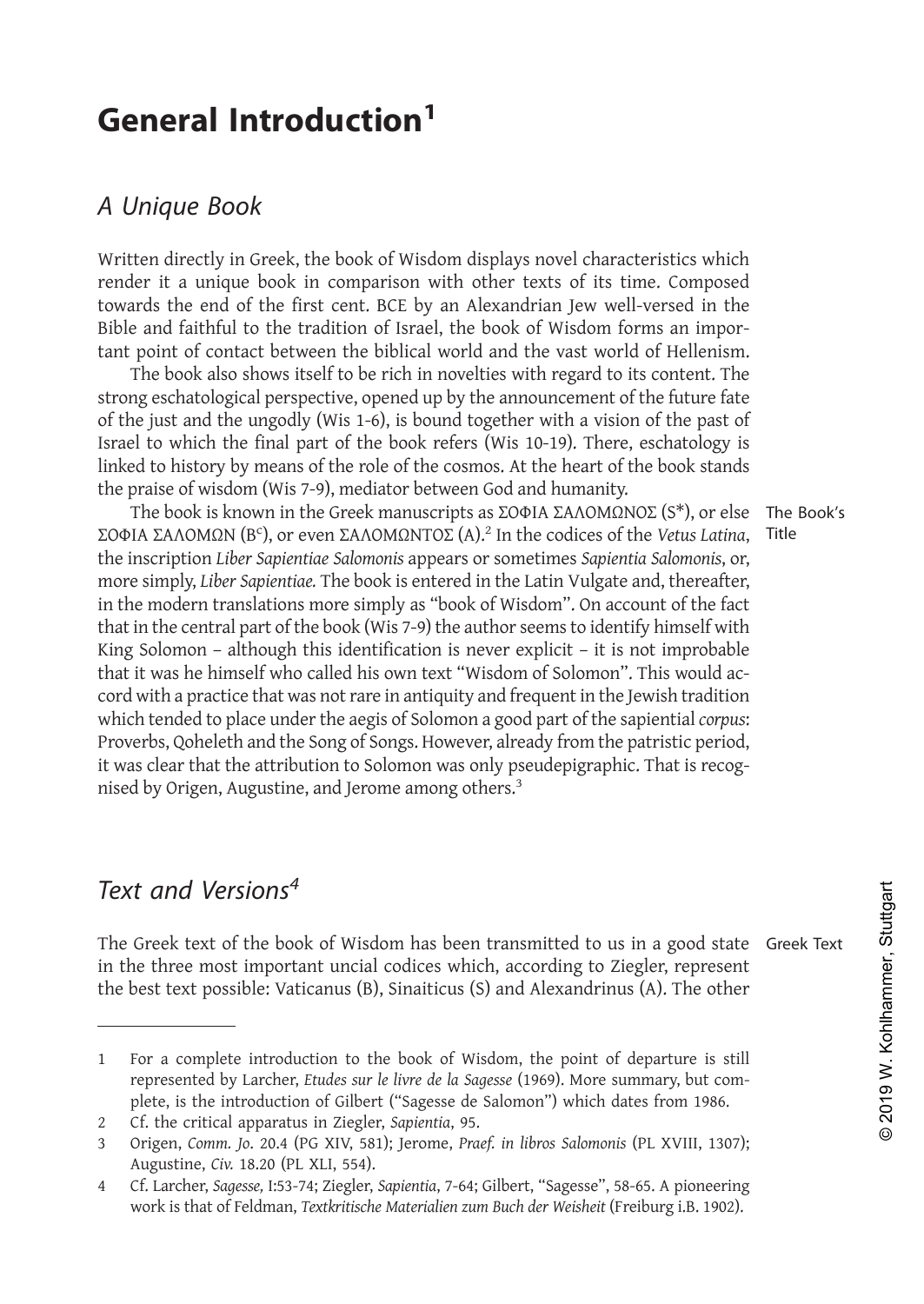18<br>
uncials (V and C<br>
Some fragments<br>
tions and the *flo*<br>
of J. Ziegler has<br>
the most accessi<br>
Vetus Latina<br>
The most in<br>
and Vulgate nated in North<br>
was inserted int<br>
the book of Wis Text and Versions<br>
18 Text and Versions<br>
18 Text and Versions<br>
18 Text and Versions<br>
18 Text and Versions<br>
18 Text and Versions<br>
18 Some fragments of the book of Wisdom also exist in papyrus. The patristic quota-<br>
16 Text Text and Versions<br>uncials (V and C in particular) and the various minuscules are of less importance.<br>Some fragments of the book of Wisdom also exist in papyrus. The patristic quota-<br>tions and the *florilegia* take on a cer Text and Versions<br>
uncials (V and C in particular) and the various minuscules are of less importance.<br>
Some fragments of the book of Wisdom also exist in papyrus. The patristic quota-<br>
tions and the *florilegia* take on a Text and Versions<br>
uncials (V and C in particular) and the various minuscules are of less importance.<br>
Some fragments of the book of Wisdom also exist in papyrus. The patristic quota-<br>
tions and the *florilegia* take on a

18<br>
18<br>
uncials (V and C<br>
Some fragments<br>
tions and the *flor*<br>
of J. Ziegler has i<br>
the most accessil<br>
Vetus Latina<br>
The most im<br>
and Vulgate<br>
nated in North *A*<br>
was inserted into<br>
the book of Wisc<br>
Latin translation Text and Versions<br>
uncials (V and C in particular) and the various minuscules are of less importance.<br>
Some fragments of the book of Wisdom also exist in papyrus. The patristic quota-<br>
tions and the *florilegia* take on a Text and Versions<br>Text and Versions<br>Some fragments of the book of Wisdom also exist in papyrus. The patristic quota-<br>Some fragments of the book of Wisdom also exist in papyrus. The patristic quota-<br>tions and the *florilegi* Text and Versions<br>Text and Versions<br>auncials (V and C in particular) and the various minuscules are of less importance.<br>Some fragments of the book of Wisdom also exist in papyrus. The patristic quota-<br>tions and the *floril* <sup>16</sup><br>some fragments of the book of Wisdom also exist in papyrus. The pat<br>tions and the *florilegia* take on a certain interest for textual criticism.<sup>5</sup><br>of J. Ziegler has ironed out most of the problems of the text which i Text and versions<br>
s are of less importance.<br>
rrus. The patristic quota-<br>
al criticism.<sup>5</sup> The edition<br>
rext which is thus one of<br>
Vetus Latina which origi-<br>
second century CE, and<br>
Jerome did not translate<br>
ise it as cano uncials (V and C in particular) and the various minuscules are of less importance.<br>Some fragments of the book of Wisdom also exist in papyrus. The patristic quotations and the florilegia take on a certain interest for text If the variant and the various immisculus are of less implements of the book of Wisdom also exist in papyrus. The patristic quotations and the *florilegia* take on a certain interest for textual criticism.<sup>5</sup> The edition o bound riggines of the book of wission anso exist in papyrits. The paristic quode-<br>tions and the florilegia take on a certain interest for textual criticism.<sup>5</sup> The edition<br>of J. Ziegler has ironed out most of the problems uncials (V and C in particular) and the various minuscules are of less importance.<br>Some fragments of the book of Wisdom also exist in papyrus. The patristic quota-<br>tions and the *florilegia* take on a certain interest for of *f*. Eigeir has inviet out inost of the probusins of the proteins of the most accessible books of the ancient versions is the *Vetus Latina* which originated in North Africa, probably towards the end of the second cent Some fragments of the book of Wisdom also exist in papyrus. The patristic quotations and the florilegia take on a certain interest for textual criticism.<sup>5</sup> The edition of J. Ziegler has ironed ot most of the problems of t if en most important of the ancient versions is the veras *taunia* whinch ong-<br>the book of Wisdom himself because he fifth century.<sup>7</sup> Jerome did not translate<br>the book of Wisdom himself because he did not recognise it as mated in voltri Armenia, probably wouths the eint of the second century C<sub>z</sub>, and<br>was inserted into the Vulgate towards the fifth century.<sup>7</sup> prome did not translate<br>the book of Wisdom himself because he did not recognise was inserted into the vargate towards the intri-dentury. Jerome du not translate<br>the book of Wisdom himself because he did not recognise it as canonical.<sup>8</sup> The<br>Latin translation is earlier than the oldest Greek manuscrip book of wisdom inimishin ecleatate in the ore recognise it as canonical. The translation is earlier than the oldest Greek manuscript available to us (B) by a cast two centuries and turns out to be very useful for the recon the book of Wisdom himself because he did not recognise it as canonical.<sup>8</sup> The Latin translation is earlier than the olest Greek manuscript available to us (B) by at least two centuries and turns out to be very useful for

Original Lan-

guage that the book of Wisdom was originally written in Hebrew (or Aramaic) and subse-Latin transiation is earlier than the oldest creek manuscript available to us (b) by<br>and least two centuries and turns out to be very useful for the reconstruction of<br>passages that are particularly difficult. It seems prob at least two centures and turns out to be very useful for the reconstruction of<br>passages that are particularly difficult. It seems probable that the *Vetus Latina* was<br>translated from a Greek text different from that of th translated from a creek text unierem from that of the great unclass, more similar<br>to that of  $s^*$  (cf., for example, the reading preserved in 2:9a: nullum pratum which<br>is probably the original reading).<sup>9</sup> The other anci to that or  $S$  (i.e., for example, the teaturing preserveus in 2.9a. human potation is probably the original reading).<sup>9</sup> The other ancient versions – the *Peshitta*, the various Coptic versions, the Armenian, Arabic and is procedury the original reading). The other ancient versions – the resisting, the purestions originally are the resisting the greek for textual criticism. We must regard as completely eclipsed the opinion of those who s various coptic versions, the *A*rmelian, *F*atou and chinoplan versions - are an latter than the great uncials and offer little interest for textual criticism. We must regard as completely eclipsed the opinion of those wh 11 This connection, J. Reider wittes that "fithe book of Wisdom] is written<br>irginal. In this connection, J. Reider writes that "[the book of Wisdom] is written<br>in the purest form of Alexandrinian Greek, free from the Hebra ntly translated into Greek.<sup>10</sup> The book does not lack Hebraisms, such a<br>tant use of parallelismus membrorum,<sup>11</sup> but such an argument does not a<br>cient for considering the Greek of Wisdom as the translation of a Se<br>inal. I

For some small problems raised by Ziegler's text, the Cologne papyrus contain-<br>
for septuagint and full of passages which combine the richest vocabulary with<br>
for some small problems raised by Ziegler's text, see Gilbert,

the Septuagint and full of passages which combine the richest vocabulary with<br>
5 Cf. Ziegler, Sapientia, 10-11; Gilbert, "Sagesse", 58-59. For the Cologne papyrus contain-<br>
ing the text of Wis 17:5-20b, cf. Mazzinghi, Nott recension in Alexandrinian Greek, free from the Hebraisms and anomalian<br>in Septuagint and full of passages which combine the richest vocabulary wit<br>cf. Ziegler, *Sapientia*, 10-11; Gilbert, "Sagesse", 58-59. For the Cologn 8 Cf. *Praefatio Hieronymi de translatione sinessages* which combine the richest vocabulary with<br>
5 Cf. Ziegler, Sapientia, 10-11; Gilbert, "Sagesse", 58-59. For the Cologne papyrus contain-<br>
6 For some small problems rais XXIX,427-428).<br>9 In an appendix to each of the three volumes, Scarpat's commentary records the entire 9 S Cf. Ziegler, Sapientia, 10-11; Gilbert, "Sagesse", 58-59. For the Cologne papyrus contain-<br>
ing the text of Wis 17:5-20b, cf. Mazzinghi, Notte di paura e di luce, 310.<br>
6 For some small problems raised by Ziegler's te ein text of Wisdom with an appropriate philological comments of De Bruyne, Fig. 2003. The United States of Wisdom with a state of Wisdom with a state of Wisdom with a state of Wisdom with a state of Wisdom with a state of For some small problems raised by Ziegler's text, see Gilbert, "Sagesse", 59. Cf. also the<br>
whole study of Engel, "Sophia Salomonos".<br>
Gribomont, Jean, "L'édition Vaticane de la Vulgate et la Sagesse de Salomon dans sa<br>
r the study of Engel, "Sophia Salomonos".<br>
Stribomont, Jean, "L'édition Vaticane de la Vulgate et la Sagesse de Salomon dans sa<br>
recension italienne", Rivista di Storia e Letteratura Religiosa 4 (1968) 472-496.<br>
Cf. Praefati Frichmont, Jean, "L'édition Vaticane de la Vulgate et la Sagesse de Salomon dans sa<br>
recension italienne", Rivista di Storia e Letteratura Religiosa 4 (1968) 472-496.<br>
Cf. Praefatio Hieronymi de translatione graeca: Bibli Freension italienne", Rivista di Storia e Letteratura Religiosa 4 (1968) 472-496.<br>
Cf. Praefatio Hieronymi de translatione graeca: Biblia Sacra, XI (Roma: PIB 1957), 6 (PL<br>
XXIX,427-428).<br>
In an appendix to each of the thr For some small problems raised by Ziegler's text, see Gilbert, "Sagesse", 59. Cf. also the<br>
whole study of Engel, "Sophia Salomonos".<br>
Gribomont, Jean, "L'édition Vaticane de la Vulgate et la Sagesse de Salomon dans sa<br>
re er. *Thayata Intronymi* at *Eumistation* grace XXIX,427-428).<br>
In an appendix to each of the three volume<br>
Latin text of Wisdom with an appropriate p<br>
best point of reference in this connection<br>
texte latin de Sagesse"; *R* 10 In an appendix to each of the three volumes, Scarpat's commentary records the entire<br>
Latin text of Wisdom with an appropriate philological commentary and constitutes the<br>
best point of reference in this connection. Cf. recension italienne", *Rivista di Storia e Letteratura Religiosa* 4 (1968) 472-496.<br>
Cf. *Praefatio Hieronymi de translatione graeca: Biblia Sacra*, *XI* (*Roma: PIB 1957)*, 6 (*PL*<br>
In an appendix to each of the three vol Cf. *Praefatio Hieronymi de translatione graeca: Biblia Sacra,* XI (Roma: PIB 1957), 6 (PL<br>XXIX,427-428).<br>In an appendix to each of the three volumes, Scarpat's commentary records the entire<br>Latin text of Wisdom with an ap best point of reference in this connection. Cr. Le it texte latin de Sagesse"; RBén 41 (1929) 100-133. According the Latin translator was not at the peak of his proference of the Vetus Latina of Wisdom can be found if (Fre 9 In an appendix to each of the three volumes<br>Latin text of Wisdom with an appropriate ph<br>best point of reference in this connection.<br>texte latin de Sagesse"; RBén 41 (1929) 100-13<br>the Latin translator was not at the peak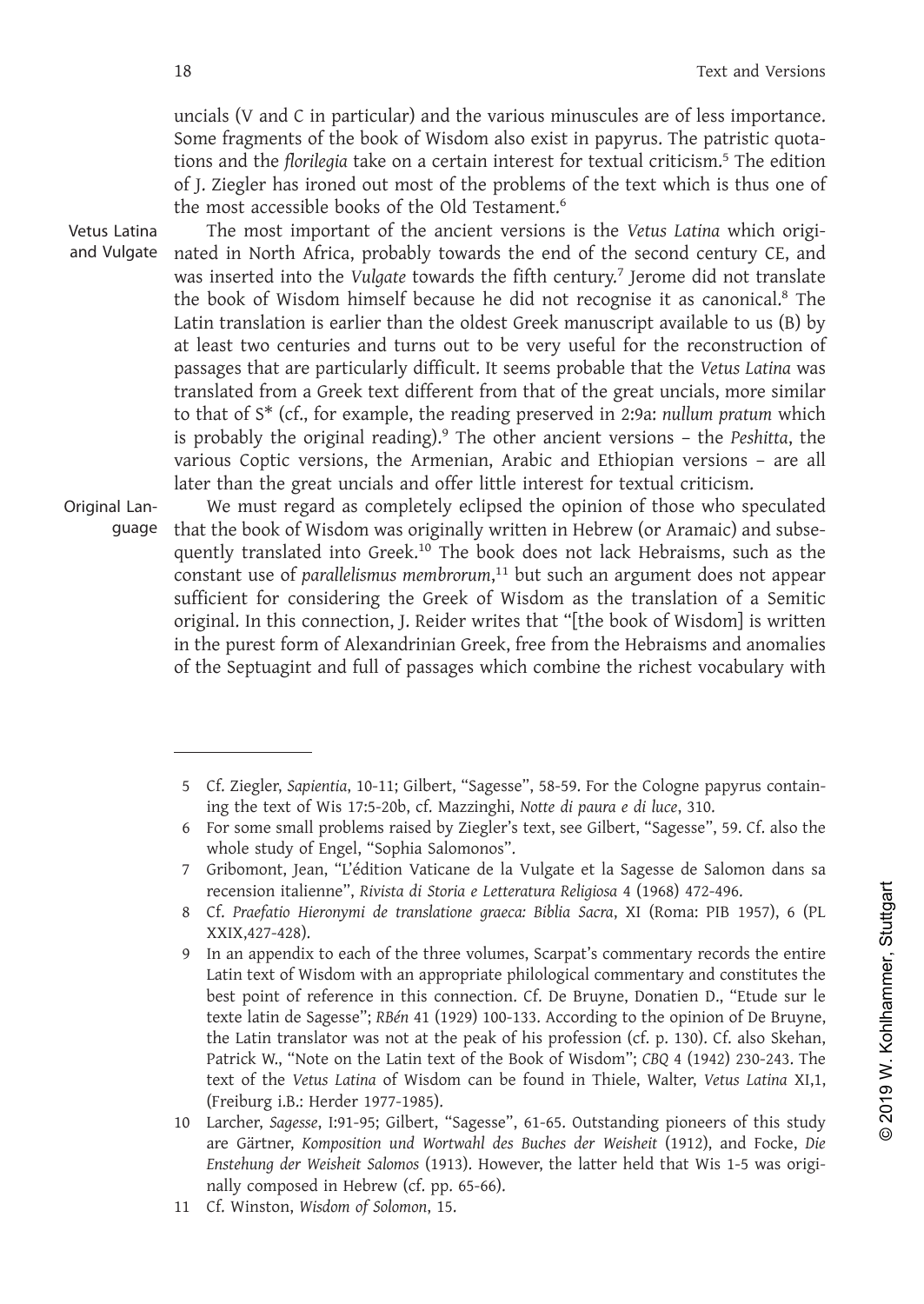The Unity of the Book 19<br>genuine rhetorical eloquence. Compared with the Septuaginta, Wisdom appears<br>to be an original and independent work"<sup>12</sup>. The Unity of the Book 19<br>genuine rhetorical eloquence. Compared with the Septuaginta, Wisdom appears<br>to be an original and independent work"<sup>12</sup>.<br>The Unity of the Book<sup>13</sup> The Unity of the Book<br>genuine rhetorical eloquence. Compared with the Septuag<br>to be an original and independent work"<sup>12</sup>.<br>The Unity of the Book<sup>13</sup> to be an original and independent work"<sup>12</sup>.

The Unity of the Book<br>genuine rhetorical eloquence. Compared with the Sto<br>be an original and independent work"<sup>12</sup>.<br>**The Unity of the Book**<sup>13</sup><br>Already towards the middle of the nineteenth cent., C.L<br>tion of the literary u genuine rhetorical eloquence. Compared with the Septuaginta, Wisdom appears<br>to be an original and independent work"<sup>12</sup>.<br>The Unity of the Book<sup>13</sup><br>Already towards the middle of the nineteenth cent., C.L.W. Grimm held that genuine rhetorical eloquence. Compared with the Septuaginta, Wisdom appears<br>to be an original and independent work"<sup>12</sup>.<br>The Unity of the Book<sup>13</sup><br>Already towards the middle of the nineteenth cent., C.L.W. Grimm held that to be an original and independent work"<sup>12</sup>.<br>
The Unity of the Book<sup>13</sup><br>
Already towards the middle of the nineteenth cent., C.L.W. Grimm held that the question of the literary unity of the book had been definitively reso The Unity of the Book<sup>13</sup><br>Already towards the middle of the nineteenth cent., C.L.W. Grimm held that the question of the literary unity of the book had been definitively resolved. For the great German commentator, the boo **The Unity of the Book<sup>13</sup>**<br>Already towards the middle of the nineteenth cent., C.L.W. Grimm held that the question of the literary unity of the book had been definitively resolved. For the great German commentator, the b **The Unity of the Book<sup>13</sup>**<br>Already towards the middle of the nineteenth cent., C.L.W. Grimm held that the question of the literary unity of the book had been definitively resolved. For the great German commentator, the b **The Unity of the Book<sup>13</sup>**<br>Already towards the middle of the nineteenth cent., C.L.W. Grimm held that the question of the literary unity of the book had been definitively resolved. For the great German commentator, the b Already towards the midle of the nineteenth cent., C.L.W. Grimm held that the question of the literary unity of the book had been definitively resolved. For the great German commentator, the book of Wisdom was undoubtedly Already towards the middle of the nineteenth cent., C.L.W. Grimm held that the question of the literary unity of the book had been definitively resolved. For the great German commentator, the book of Wisdom was undoubtedly Auteauty towarts the midde of the interestint cent, c.c.t.w. Orifinm freat that the question of the literary unity of the book had been definitively resolved. For the great German commentator, the book of Wisdom was undou However, the main expective measured the mail of the work favour. For the gireal verture and momentator, the book of Wisdom was undoubtedly the work of a single author, even if there were some opposing voices which made t mant commentator, the book of wissubm was undoubledly the work of a single author, the boey in the beginning of the twentieth century.<sup>14</sup> Some contemporary authors do indeed presup-<br>pose the unity of the work but think o event if there were some opposing voices which made themseves neard as alce as the beginning of the twork but think of a composition of the book in successive stages. In particular, Wis 11-19 would have been composed later begining of the worldent elentury. Some contemporary authors to indeed presup-<br>the unity of the work tult think of a composition of the book in successive stages.<br>In particular, Wis 11-19 would have been composed later, ev pose the unity of the worw out timits of a composition of the book, in such that is the rest of the book.<sup>15</sup> The stylistic unity of the book, as well as the use of the same literary genre (see below), are excellent argume diterary genere (see below), are excellent arguments for prosting and the using the discovery of a careful literary served length of the studies of Wright, Bizzeti and Gilbert, however, the main argument in favour of the u meraly gent (see elolow), are excellent arguments for postudaring not only umity of the studies of Wright, Bizzeti and Gilbert, however, the main argument in favour of the unity of the book of Wisdom is the discovery of a aturiorsinp out asso or composition. In the ingit or the studies of wright, bizzeti and<br>Gibert, however, the main argument in favour of the unity of the book of Wisdom is<br>the discovery of a careful literary structure (see

mon to the book as a whole. Within the third part of the book (Wis 11-19), J.M. Flashbacks

- Gilbert, however, the main argument in favour of the unity of the book of Wisdom is<br>the discovery of a careful literary structure (see below) which renders it very difficult<br>to think of a composition which is not unitary. Fright, the calculations do not seem entirely convincing.<sup>16</sup><br>Two further reasons in favour of the unity of author and composition are the<br>overy of the so-called *flashbacks* and the presence of themes and *motifs* com-<br>t Two further reasons in favour of the unity of author and composition are the<br>overy of the so-called *flashbacks* and the presence of themes and *motifs* com-<br>to the book as a whole. Within the third part of the book (Wis 1 overy of the so-called *flashbacks* and the presence of themes and *motifs* com-<br>
to the book as a whole. Within the third part of the book (Wis 11-19), J.M. Flashbacks<br>
se points out the presence of verbal references and latter that it is difficult of the book (Wis 11-19), J.M.<br>
Reider, *The Book of Wisdom*, 25-26. On the other hand, it is this Reider who claims that<br>
Wisdom is characterised by "some ignorance and poverty of diction" (27). the presence of verbal references and themes typical of the first<br>Reider, *The Book of Wisdom*, 25-26. On the other hand, it is this Reider who claims that<br>Wisdom is characterised by "some ignorance and poverty of diction" *INFIFT FERISONS III TAUOUT OT the URITY OF during OT during on the Consequence of the Book (Wiss 11-19), J.M. Flashbacks are wovery of the socialed <i>flashbacks* and the presence of themes and *motifs* com-<br> *In to the boo* Reider, *The Book of Wisdom*, 25-26. On the other hand, it is this Reider who claims that<br>Wisdom is characterised by "some ignorance and poverty of diction" (27). Cf. a similar<br>judgement by Larcher, *Sagesse*, 1, 102. For Reider, *The Book of Wisdom*, 25-26. On the other hand, it is this Reider who claims that Wisdom is characterised by "some ignorance and poverty of diction" (27). Cf. a similar judgement by Larcher, *Sagesse*, I, 102. For Reader, *The Book of Wislami*, 25 2<br>Wisdom is characterised by "soi<br>judgement by Larcher, *Sagesse*, I, 95,<br>book, cf. Larcher, *Sagesse*, I, 95,<br>latter notes that it is difficult to<br>tion from an author who knew<br>*Influence* 13 Vílchez Líndez, *Sapienza,* 22-29; Gilbert, "Sagesse", 87-91. H. Engel emphasises the cur-Reider, *The Book of Wisdom*, 25-26. On the other hand, it is this Reider who claims that Wisdom is characterised by "some ignorance and poverty of diction" (27). Cf. a similar judgement by Larcher, *Sagesse*, I, 102. For Reider, *The Book of Wisdom*,<br>Wisdom is characterised by<br>judgement by Larcher, *Sage*<br>book, cf. Larcher, *Sagesse*, latter notes that it is diffic<br>tion from an author who<br>*Influence on the Book of Wisd*<br>doubts about a text 14 Grimm, Weisheit, 9-15 For the history of the problem in the eighteenth and nineteenth consequences (1973) seems, however, to leave few doubts about a text composed directly in Greek. Another problem, almost impossible t
- 
- 
- 
- Influence on the Book of Wisdom and its Consequences<br>doubts about a text composed directly in Greek. A<br>to solve, is that of proving the existence of possib<br>ployed by our author.<br>Vilchez Líndez, *Sapienza*, 22-29; Gilbert, 16 doubts about a text composed directly in Greek. Another problem, alm to solve, is that of proving the existence of possible Hebrew or Arama ployed by our author.<br>
13 Vílchez Líndez, *Sapienza*, 22-29; Gilbert, "Sagesse" 16 Cf. Skehan, "Fext and Structure", passim. In Wis 1-9, he counts a total of 500 stichs; when the content consensus relating to the unity of the book of Wisdom, cf. *Die Sapientia Salomonis* als *Buch*, 135-137.<br>19 Viche Whichez Lindez, sapienza, 22-29; Gilbert, "Sagesse", 87-91. H. Engel emphasises the current consensus relating to the unity of the book of Wisdom, cf. *Die Sapientia Salomonis als Buch*, 135-137.<br> *Sa Buch*, 135-137.<br>
Cf. Fract Entater, superlay, *CBQ* 29 [1967]: *CHA* 2012 and the Book of Wisdom, *C. Die Sapientia Salomonis* als *Buch*, 135-137.<br>Grimm, *Weisheit*, 9-15 For the history of the problem in the eighteenth and nineteenth cents., For constructed according to the according to the broken, the separation of discussion of the problem in the eighteenth and nineteenth cents, cf. Vilchez Lindez, Sapienza, 21-24.<br>Cf. Skehan, "Text and Structure", 5; Larch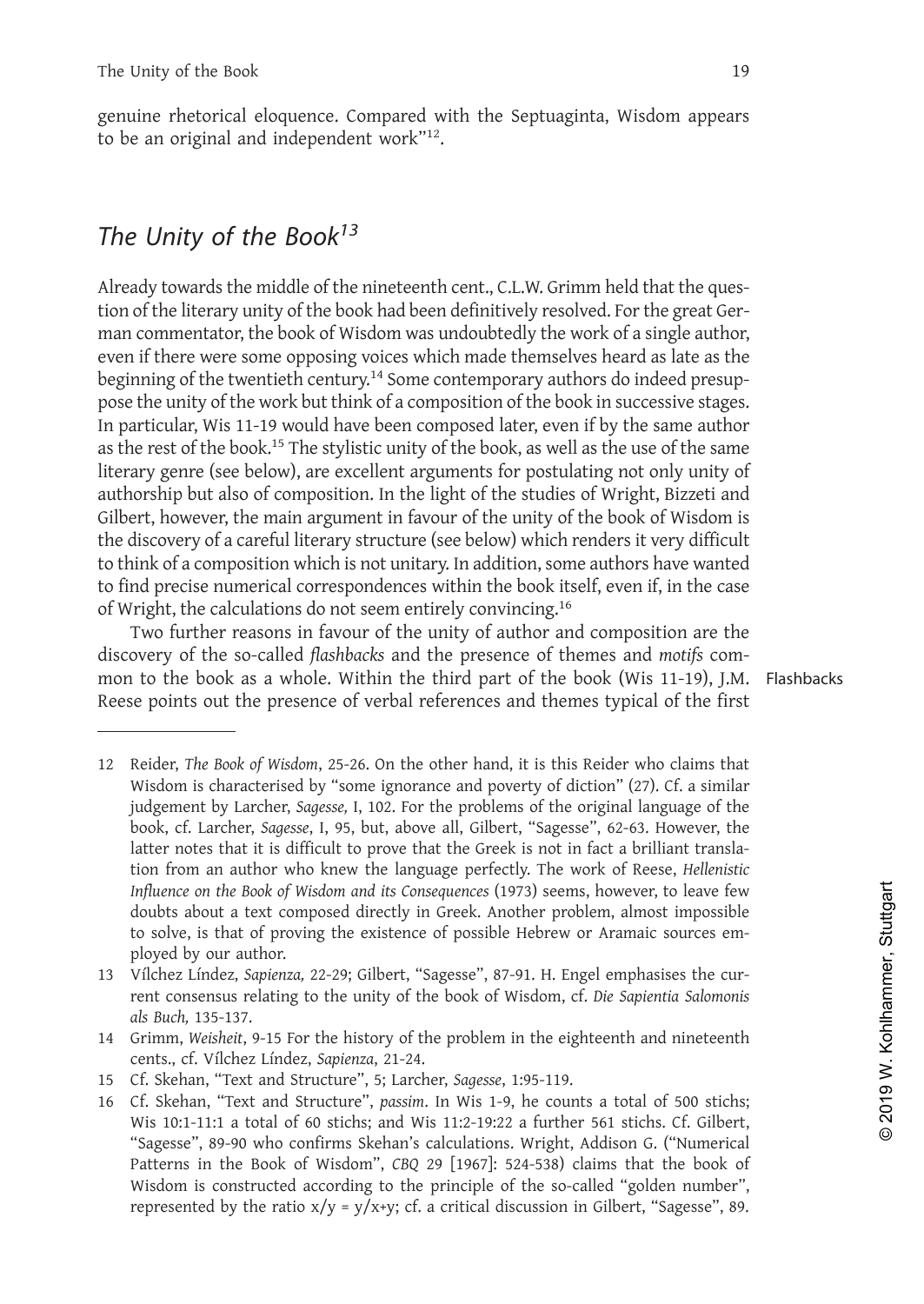two sections of I<br>short repetition of<br>two different pare<br>list which could,<br>of simple literary<br>takes up again a<br>significance (cf.,<br>on 17:20-21).<sup>19</sup> Al<br>ises the whole of<br>emes Com-<br>Finally, a carre<br>mon to the mon themes whic For the short repetition<br>two different part<br>ist which could,<br>of simple literary<br>takes up again a<br>significance (cf.,<br>on 17:20-21).<sup>19</sup> Al<br>ises the whole of<br>Themes Computer is a carrelation of the supports the idea<br>Whole of Literary Structure<br>
20 Literary Structure<br>
20 Literary Structure<br>
20 Literary Structure<br>
20 Literary Structure<br>
20 Literary Structure<br>
20 Literary Structure<br>
20 Short repetition of a significant words or groups of words or Literary Structure<br>two sections of Wisdom. Reese describes these texts as *flashbacks*, that is, as "a<br>short repetition of a significant words or groups of words or distinctive ideas in<br>two different parts of Wis".<sup>17</sup> Ree Literary Structure<br>two sections of Wisdom. Reese describes these texts as *flashbacks*, that is, as "a<br>short repetition of a significant words or groups of words or distinctive ideas in<br>two different parts of Wis''.<sup>17</sup> Re Literary Structure<br>two sections of Wisdom. Reese describes these texts as *flashbacks*, that is, as "a<br>short repetition of a significant words or groups of words or distinctive ideas in<br>two different parts of Wis".<sup>17</sup> Ree Literary Structure<br>two sections of Wisdom. Reese describes these texts as *flashbacks*, that is, as "a<br>short repetition of a significant words or groups of words or distinctive ideas in<br>two different parts of Wis".<sup>17</sup> Ree Literary Structure<br>two sections of Wisdom. Reese describes these texts as *flashbacks*, that is, as "a<br>short repetition of a significant words or groups of words or districtive ideas in<br>two different parts of Wis'.<sup>17</sup> Ree Literary Structure<br>two sections of Wisdom. Reese describes these texts as *flashbacks*, that is, as "a<br>short repetition of a significant words or groups of words or distinctive ideas in<br>two different parts of Wis<sup>7.17</sup> Re Literary Structure<br>two sections of Wisdom. Reese describes these texts as *flashbacks*, that is, as "a<br>short repetition of a significant words or groups of words or distinctive ideas in<br>list which could, however, be extend Literary structure<br>two sections of Wisdom. Reese describes these texts as *flashbacks*, that is, as "a<br>short repetition of a significant words or groups of words or distinctive ideas in<br>two different parts of Wis".<sup>17</sup> Re two sections of Wisdom. Reese describes these<br>short repetition of a significant words or group<br>two different parts of Wis".<sup>17</sup> Reese notes the p<br>list which could, however, be extended.<sup>18</sup> We obs<br>of simple literary refere Sections of wisdom. Reese describes these texts as *justioucks*, that is, as a redention of a significant words or groups of words or distinctive ideas in different parts of Wis".<sup>17</sup> Reese notes the presence of a good 45 show tepertution a signimizant worus or groups or worlows or groups of unstructe teass in<br>the persence of a good 45 flashbacks, a<br>list which could, however, be extended.<sup>18</sup> We observe that it is not just a question<br>of si

Themes Com-<br>mon to the<br>Whole of the<br>Book

Book One of these themes is undoubtedly that of justice which, for some authors, con-First the internal that is on word internal unity. Neese interest the presence of a good  $\sim$  plustical units thich could, however, be extended.<sup>18</sup> We observe that it is not just a question of simple literary references. of simple metal y telerates. Very other, the thing that of the book, our sage<br>takes up again a thematic element of the first or second part, broadening its<br>significance (cf., e.g., Wis 17:20-21 as a flashback to Wis 7:29-3 asses up egain a tiental element of the rist of sectour part, to calering its<br>significance (cf., e.g., Wis 17:20-21 as a flashack to Wis 7:29-30; see the comment<br>on 17:20-21).<sup>19</sup> All this confirms a profound compositional symmatrice (ci., e.g., wis 17.20-2-1 as a *justional* compositional unity which characteriors on 17:20-21).<sup>13</sup> All this confirms a profound compositional unity which characterioses the whole of the book of Wisdom.<br>
Final bout 17.20-21). An this comitins a protound compositional umty which character-<br>ises the whole of the book of Wisdom. Finally, a careful analysis of the book of Wisdom reveals the presence of com-<br>mon themes which are rep If which of the book of wisdom.<br>
Finally, a careful analysis of the book of Wisdom reveals the presence of com-<br>
mon themes which are repeated in a coherent way throughout the book. This<br>
supports the idea of a strong int Finally, a careful analysis of the book of wisdom reveals the presence of com-<br>mon themes which are repeated in a coherent way throughout the book. This<br>supports the idea of a strong internal unity.<sup>20</sup> One of these theme mon thenes winch are repeated in a conferent way throughout the book. This supports the idea of a strong internal unity.<sup>20</sup> One of these themes is undoubtedly that of justice which, for some authors, constitutes the real supports the idea of a strong internationly.<br>
One of these themes is undoubtedly that of justi<br>
stitutes the real pillar of the whole work. In this k<br>
could be read as a treatise of political theology.<sup>21</sup> T<br>
central part One of these themes is undoubled with of plastice winch, it of some authors, con-<br>the the real pillar of the whole work. In this key, the book of Wisdom actually<br>d be read as a treatise of political theology<sup>21</sup> The wisdo structes the real pliar of the window work. In this key, the book of wisdom actually be read as a tractise of political theology.<sup>21</sup> The wisdom that is praised in the central part of the text (7-9) becomes the means made

could be read as a readise of pointcal theology. The wission that is praised in the part of the text (7-9) becomes the means made available to rulers for learning about justice (Wis 1 and 6). The judgement of God is ready entrar part of the text (1,-9) becomes the means made available to fullets for rearming the order in the data and all people and the unjust, particularly idolaters (Wis 13-15) but offers salvation to the just. The compass about justice (wis 1 a for 0). It put justices in to dot is ready to strike the unjust, particu-<br>larly idolaters (Wis 13-15) but offers salvation to the just. The compass of the theme<br>of justice within the book of Wisdom i and y uoders (was 15-15) out ours sawatuon to the just. The compass or the theme<br>es of the book are not actually pagan rulers (cf. below) and although the address-<br>ees of the book are not actually pagan rulers (cf. below) Finally, the book of Wisdom closes with the view of a renewed creation (19:18-21).<br>
The book of Wisdom can be about the book is that of the cosmos. This<br>
plays a fundamental role throughout the book is that of the cosmos. central part of the text (7-9) becomes the mean<br>about justice (Wis 1 and 6). The judgement of Gc<br>larly idolaters (Wis 13-15) but offers salvation<br>of justice within the book of Wisdom is not to l<br>ees of the book are not act

The cosmos itself will intervene as an instrument at God's side to reward the just<br>and punish the ungodly (5:17-20), as has already happened in the past (16:17, 24).<br>Finally, the book of Wisdom closes with the view of a r and punish the ungodly (5:17-20), as has already happened in the past (16:17, 24).<br>
Finally, the book of Wisdom closes with the view of a renewed creation (19:18-21).<br> **Literary Structure<sup>22</sup><br>
The book** of Wisdom displays Finally, the book of Wisdom closes with the view of a renewed creation (19:18-21).<br> **Literary Structure<sup>22</sup>**<br>
The book of Wisdom displays a very careful literary structure. Through the use of<br>
hook-words, inclusions, conc **Literary Structure**<sup>22</sup><br>
The book of Wisdom displays a very careful literary structure. Through the use of<br>
hook-words, inclusions, concentric constructions that are often polished, and<br>
other stylistic devices, our sage Literary Structure<sup>22</sup><br>
The book of Wisdom displays a very careful literary structure. Through the use of<br>
hook-words, inclusions, concentric constructions that are often polished, and<br>
other stylistic devices, our sage of The book of Wisdom displays a very careful literary structure. Through the use of<br>hook-words, inclusions, concentric constructions that are often polished, and<br>other stylistic devices, our sage offers his public a pleasin **Example Structure<sup>22</sup><br>
book of Wisdom displays a very careful literary structure. Through the use of<br>
E-words, inclusions, concentric constructions that are often polished, and<br>
are visit cevices, our sage offers his publ** 

other stylistic devices, our sage of<br>
ilterary structure is at the service<br>
<u>Ilterary structure</u> is at the service<br>
<u>Ilterary</u> structure is at the service<br>
13 Gilbert, "Sagesse", 89-90.<br>
19 "The flashbacks reminded his rea 22 CF. a status quaestionis of the whole problem in Gilbert, "The literary structure is at the service of a precise theological design. Here, for the these expected the service of a precise theological design. Here, for th *Sapienza*, 114-119. Cf. Bretón, Santiago, "*LET* and Sabiduría of *Sabibacks*.<br>
Sapient, "Sagesse", 89-90.<br>
The flashbacks reminded his readers that the past wonders of God's providence are<br>
san assurance that future rewa x-words, inclusions, concentric constructions that are often polished, and<br>
ary structure is at the service of a precise theological design. Here, for the<br>
ary structure is at the service of a precise theological design. H Reese, Hellenistic Influenc<br>Gilbert, "Sagesse", 89-90<br>"The flashbacks remind<br>an assurance that future<br>Gilbert, "Sagesse", 90-91<br>Along these lines are the<br>Sapienza, 114-119. Cf. Brutema de la justicia en la<br>(1978): 77-104.<br> 22 Cf. a *status quaestionis* of the whole problem in Gilbert, "The literary structure".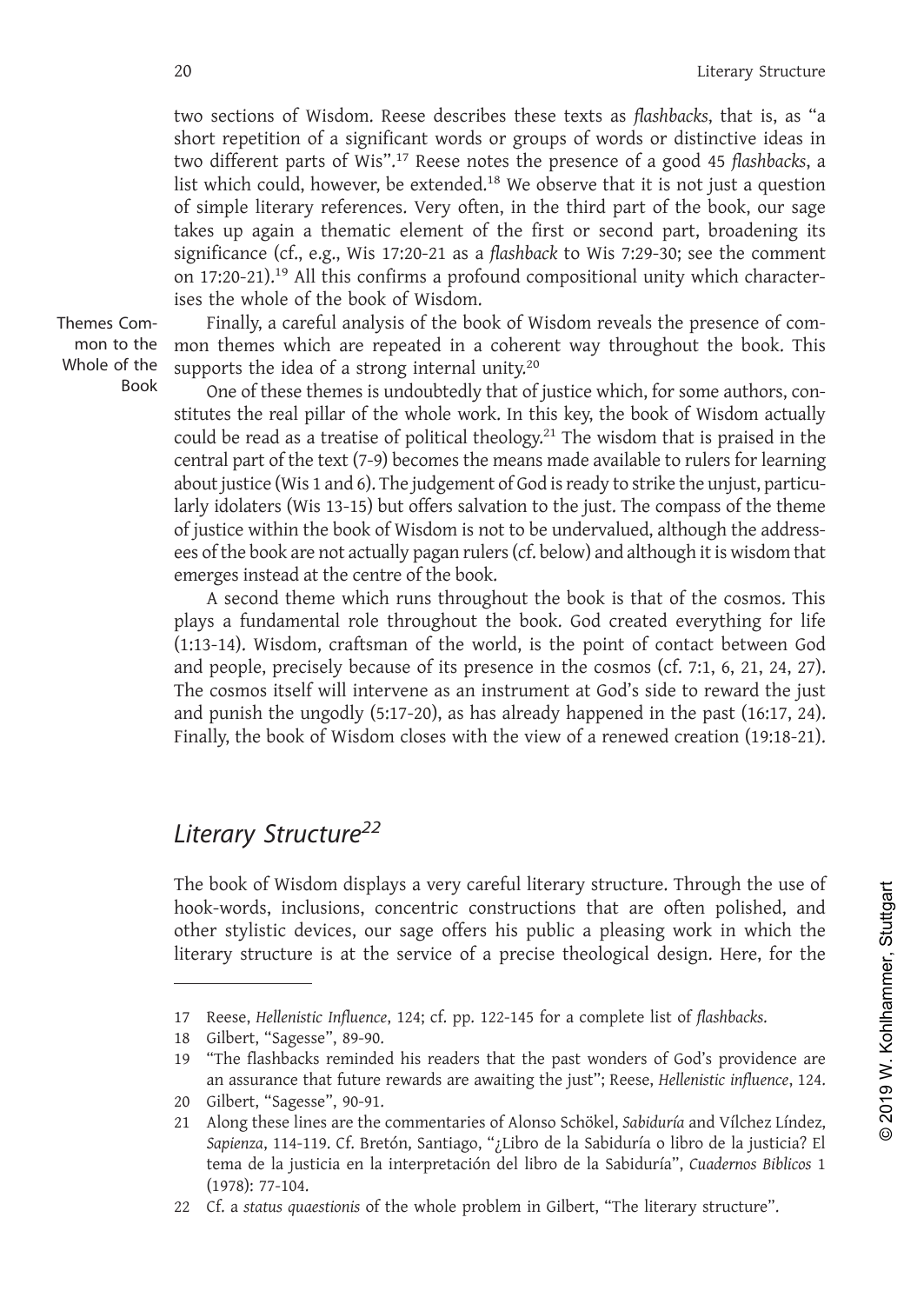21<br>most part, we are following the proposals of P. Bizzeti and M. Gilbert.<sup>23</sup> We shall<br>offer, first of all, a general outline of the book. A detailed treatment of the literary<br>structure will be given in the commentary to Language 21<br>
most part, we are following the proposals of P. Bizzeti and M. Gilbert.<sup>23</sup> We shall<br>
offer, first of all, a general outline of the book. A detailed treatment of the literary<br>
structure will be given in the c Language 21<br>most part, we are following the proposals of P. Bizzeti and M. Gilbert.<sup>23</sup> We shall<br>offer, first of all, a general outline of the book. A detailed treatment of the literary<br>structure will be given in the comm 21<br>t part, we are following the proposals of P. Bizzeti and M. Gilbert.<sup>23</sup> We shall<br>citure of Il, a general outline of the book. A detailed treatment of the literary<br>citure will be given in the commentary to the individua Language 221<br>
most part, we are following the proposals of P. Bizzeti and M. Gilbert.<sup>23</sup> We shall<br>
offer, first of all, a general outline of the book. A detailed treatment of the literary<br>
structure will be given in the

21<br>most part, we are following the proposals of P. Bizzeti and M. Gilbert.<sup>23</sup> We shall<br>offer, first of all, a general outline of the book. A detailed treatment of the literary<br>structure will be given in the commentary to most part, we are following the proposals of P. Bizzeti and M. Gilbert.<sup>23</sup> We shall offer, first of all, a general outline of the book. A detailed treatment of the literary structure will be given in the commentary to the oner, instor and general ottame of the cook. A retarated relations of the freerary<br>tructure will be given in the commentary to the individual sections of the text.<br>The book of Wisdom can be subdivided into three large sect structure win the syrem in the commentary to the inturvidual sections of the ext.<br>The book of Wisdom can be subdivided into three large sections. First, up to<br>chapter 6 (see the introduction to Wis 6 for the problem repres The book of wisdom can be sucurived into the large sections. This, up to the problem represented by 6:22-25), we have what we could describe as the "book of eschatology". The second part of the book, Wis 7-9, we can consi thapler of use the mitroduction to wis so for the plootent represented by 6.22-25), we have what we could describe as the "book of eschatology". The second part of the book, Wis 7-9, we can consider as the "book of wisdom" we may wrat we count uses the book of sectator of sectator and we fore the book of sectator of the book of sectator of the praise of wisdom (7-8), the heart of the whole book is the prayer of "Solomon" to obtain the gift o The second part of the book, wis<br>properly so called. After the praise of<br>is the prayer of "Solomon" to obtain<br>The third part, Wis 10-19, we co<br>reflects on the presence of wisdom<br>particular, on the events of the Exod<br>Israel

For yo Galeta. Atter the plase of wission (1-8), the fleat of the book follows and the prayer of "Solomon" to obtain the gift of wisdom (ch. 9).<sup>24</sup><br>The third part, Wis 10-19, we could call the "book of history". Here, our is the prayer of solution to obtain the gitt of wastem (cri. 9). The third part, Wis 10-19, we could call the "book of history". Here, our sage reflects on the presence of wisdom in the history of his people (Wis 10) and, Free time that part, wits 10-19, we could can the book of fissiony T. Free, out age<br>preflects on the presence of wisdom in the history of his people (Wis 10) and, in<br>particular, on the events of the Exodus in seven antithe reates on the persente or wisuom in the mistory on mis people (wis 10) and, m<br>particular, on the events of the Exodus in seven antithetical sketches in which the<br>Israelites are contrasted with the Egyptians. What emerges i particual, on the events of the Excusts in seven anticulated a sectectes in which the respections in Sectember when the reception of God who makes use of his creation to punish the latter and save the former. Two extended Israelies are contrasted wint in egyptians. What emerges is the action of God and who makes use of his creation to punish the latter and save the former. Two extended digressions appear in this part: Wis 11:15-12:27, on di with mass use of instreation to punish the tatter and save the former. Two masses use of instretching this part: Wis 11:15-12:27, on divine philanthropy, and Wis 13-15, on idolatry.<br>The general subdivision of the book foll extended are assoms appear in this part. Wis 11.15-12.27, on divine philanthropy,<br>and Wis 13-15, on idolatry.<br>The general subdivision of the book follows an order that is neither logical nor A Theological<br>chronological but The general subdivision of the book follows an order that is neither logical nor A Theological chronological but rather *theological*. In fact, the book is introduced by the triumphal Project proclamation of the salvation The general suburysion of the book follows an order that is helder the<br>chromological but rather *theological*. In fact, the book is introduced by the t<br>proclamation of the salvation which awaits the just (Wis 3-4; but also who makes use of his creation to punish the latter<br>extended digressions appear in this part: Wis 11:15-12:<br>and Wis 13-15, on idolatry.<br>The general subdivision of the book follows an order<br>chronological but rather *theologi* 

# Language

present in the cosmos. In fact, salvation moves out from creation.<br> **Language** and Style<br>
The vocabulary of Wisdom is indicative of the special nature of the Greek em-<br>
ployed by our author. In all, 1734 words, approximate **Language and Style**<br> **Language**<br>
The vocabulary of Wisdom is indicative of the special nature of the Greek em-<br>
ployed by our author. In all, 1734 words appear in the book. Of these, a good 1303<br>
appear once only. Of the pear on the basis of this hope. The link between past and future is wisdom, given by God and present in the cosmos. In fact, salvation moves out from creation.<br> **Language**<br> **Language**<br> **The vocabulary of Wisdom is indicati Language and Style**<br> **Language**<br>
The vocabulary of Wisdom is indicative of the special nature of the Greek em-<br>
ployed by our author. In all, 1734 words appear in the book. Of these, a good 1303<br>
appear once only. Of the **Language and Style**<br> **Language**<br>
The vocabulary of Wisdom is indicative of the special nature of the Greek em-<br>
ployed by our author. In all, 1734 words appear in the book. Of these, a good 1303<br>
appear once only. Of the **Language and Style**<br> **Language**<br>
The vocabulary of Wisdom is indicative of the special nature of the Greek em-<br>
ployed by our author. In all, 1734 words appear in the book. Of these, a good 1303<br>
appear once only. Of the Language<br>The vocabulary of Wisdom is indicative of the special natu<br>ployed by our author. In all, 1734 words appear in the book. <br>appear once only. Of these, 335 words, approximately 20%, a<br>the LXX (315, according to Larch appear once omy. Or these, 555 words, approximately 20%, are *napax legonena* of<br>the LXX (315, according to Larcher).<sup>25</sup> However, we must add a further 126 which<br>appear in the LXX (115, according to Larcher).<sup>25</sup> However 22 Bizzeti, *a*ll the Creek terms in the texts such as Sir and 3-4 Macc. There also exist<br>some twenty hapax totius graecitatis which lead us to consider our author as a real<br>creator of language.<sup>26</sup><br>23 Bizzeti, *Il libro* ear in the LXX only in late texts such as Sir and 3-4 Macc.<br>
e twenty hapax totius graecitatis which lead us to consider ou<br>
tor of language.<sup>26</sup><br>
Elizzeti, *Il libro della Sapienza*; Gilbert, "Sagesse", 65-77.<br>
Cf. the i appear once only. Of these, 335 words, approximately 20%, are *hapax legomena* of<br>the LXX (315, according to Larcher).<sup>25</sup> However, we must add a further 126 which<br>appear in the LXX only in late texts such as Sir and 3-4

**luce**, 2<sup>26</sup><br>**luce** in *luce* and *luce appienza;* Gilbert, "Sagesse", 65-77.<br>Cf. the introduction to Wis 10-19 for ch. 10 as belonging to the third part of the book.<br>All the Greek terms in the book of Wisdom that are ἅπ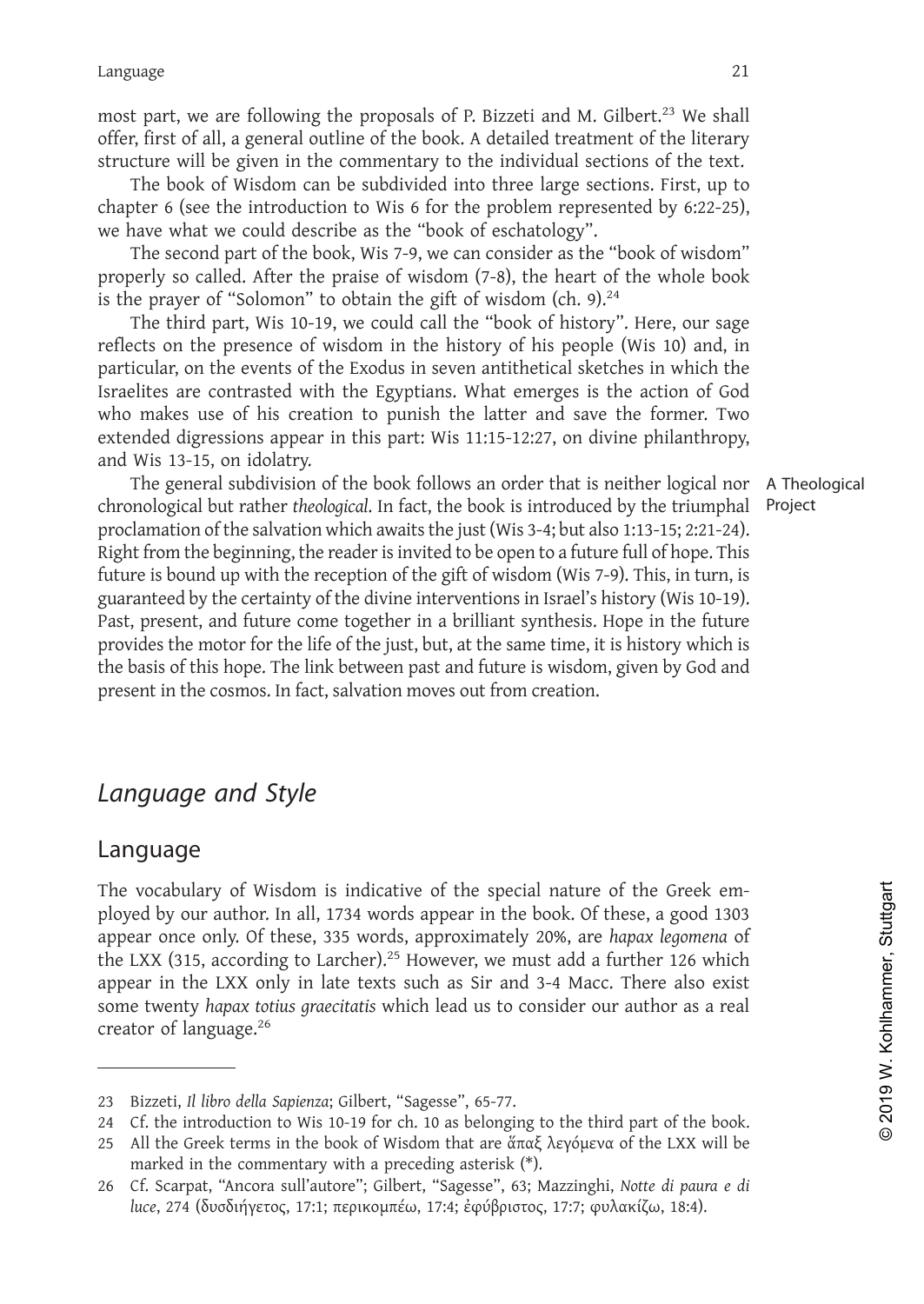Language and Style<br>
Many of the terms employed by Wisdom hail from a vocabulary of a learned<br>
character: philosophical, poetic, sometimes even medical and scientific. Our au-<br>
thor is a lover of compound words which are v Language and Style<br>Many of the terms employed by Wisdom hail from a vocabulary of a learned<br>character: philosophical, poetic, sometimes even medical and scientific. Our au-<br>thor is a lover of compound words which are very Language and Style<br>Many of the terms employed by Wisdom hail from a vocabulary of a learned<br>character: philosophical, poetic, sometimes even medical and scientific. Our au-<br>thor is a lover of compound words which are very Language and Style<br>
Many of the terms employed by Wisdom hail from a vocabulary of a learned<br>
character: philosophical, poetic, sometimes even medical and scientific. Our au-<br>
thor is a lover of compound words which are v any of the terms employed by Wisdom hail from a vocabulary of a learned character: philosophical, poetic, sometimes even medical and scientific. Our author is a lover of compound words which are very numerous in the book Language and Style<br>
Users of the terms employed by Wisdom hail from a vocabulary of a learned<br>
racter: philosophical, poetic, sometimes even medical and scientific. Our au-<br>
is a lover of compound words which are very num Language and style<br>
Many of the terms employed by Wisdom hail from a vocabulary of a learned<br>
character: philosophical, poetic, sometimes even medical and scientific. Our au-<br>
thor is a lover of compound words which are Language and Style<br>
Many of the terms employed by Wisdom hail from a vocabulary of a learned<br>
character: philosophical, poetic, sometimes even medical and scientific. Our au-<br>
thor is a lover of compound words which are v 22<br>
Many of the terms employed by Wisdom hail from<br>
character: philosophical, poetic, sometimes even med<br>
thor is a lover of compound words which are very nur<br>
are a good 59 adjectives which are rare, poetic or comp<br>
If s

# Style

History of Re-

search style on this book, so different from the majority of the other books of the LXX, are a good  $\gg$  any ectives wind are rare, poetic or composed with an  $\alpha$ -privative.<sup>55</sup><br>If some stylistic aspects could make us think of a Hebrew original (cf. the use<br>of the causal or, especially in Wis 1:1-2:5<sup>29</sup>), ot It some stylistic aspects colud make us think or a Hebrew original (cf. the use<br>of the causal ori, especially in Wis 1:1-2:5<sup>29</sup>), others instead, such as the use of<br>the infinitive<sup>30</sup> or of personal pronouns,<sup>31</sup> differ of the causal ort, especially in wis 1:1-2:5<sup>-7</sup>), others instead, such as the use of<br>the infinitive<sup>30</sup> or of personal pronouns,<sup>31</sup> differ notably from the style of the LXX<br>and show themselves to be genuinely Greek.<br>**Sty** The infinitive-" or or personal pronouns," differ notably from the style of the LXX<br>and show themselves to be genuinely Greek.<br>Style<br>As far back as antiquity, commentators were aware of the special nature of the<br>style on t Style<br>
Style Mas far back as antiquity, commentators were aware of the special nature of the<br>
style on this book, so different from the majority of the other books of the LXX,<br>
stude on profoundly Greek. Jerome wrote: "ips **Style**<br>
As far back as antiquity, commentators were aware of the special nature of the<br>
style on this book, so different from the majority of the other books of the LXX,<br>
and so profoundly Greek. Jerome wrote: "ipse styl **Style**<br>Style as far back as antiquity, commentators were aware of the special nature of the style on this book, so different from the majority of the other books of the LXX, and so profoundly Greek. Jerome wrote: "ipse s Style<br>
As far back as antiquity, commentators were aware of the special nature of the<br>
style on this book, so different from the majority of the other books of the LXX,<br>
and so profoundly Greek. Jerome wrote: "ipse stylus As far back as antiquity, commentators were aware of the special nature of the style on this book, so different from the majority of the other books of the LXX, and so profoundly Greek. Jerome wrote: "ipse stylus graecam e sige of this book, so unierent from the majority of the brows of the LAX, and so profoundly Greek. Jerome wrote: "ipse stylus graecam eloquentiam redolet [the style itself is redolent of Greek eloquence]".<sup>32</sup> His judgemen

and so proofunding views. Jerome wrote. The styles is dealed in eloquency and the style itself is redolent of Greek eloquence]".<sup>32</sup> His judgement has been taken the style of composition which would be produced by the soph Free in Stecolarito Terek relougation of the style and was been taken they again by the moderns: Brook Foss Westcott claimed that Wisdom is typical 'of the style of composition which would be produced by the sophistic scho the style in mucterns. Brook ross westcott clarined that wissom is typicar<br>the style of composition which would be produced by the sophistic schools of<br>rhetoric".<sup>33</sup> Henry Barclay Swete states that "no other book in the In style of composition wind would be produced by the sopinstic schools of<br>the style is so manifestly Alexandrian in tone and style".<sup>34</sup> Already, Carl L.W. Grimm provided<br>a first list of typically Greek stylistic usages i Frem to the first published, that we states that no other book in the Greek bible is<br>an affectly Alexandrian in tone and style".<sup>34</sup> Already, Carl L.W. Grimm provided<br>a first list of typically Greek stylistic usages in Wis 100 The question of style. This conclusion in this respect is clear. The of the vocabulary and style of Wis shows that the sacred writer was troreck rhetoric and was subject to a wide variety of Hellenistic influence comme of the vocabulary and style of Wi<br>Greek rhetoric and was subject to<br>commentaries of Larcher and Sca<br>on the style of the book of Wisdom<br>(2011) was the first study entirely<br>The study entirely<br>The study entirely<br>The Scoke, *E* Until now, James M. Reese has been the one who has devoted particular atten-<br>
tion to the question of style.<sup>36</sup> His conclusion in this respect is clear: "this survey<br>
of the vocabulary and style of Wis shows that the sacr

mentaries of Larcher and Scarpat contirm Reese's conclusions; but research<br>
he style of the book of Wisdom remains a field that is still open. Only recently<br>
1) was the first study entirely devoted to Wisdom's style publis commentaries of Larcher and Scarpat confirm Reese's conclusions; but research<br>on the style of the book of Wisdom remains a field that is still open. Only recently<br>(2011) was the first study entirely devoted to Wisdom's sty Focke, Enstehung, 61; Winston, Wisdom, 14-15, with many examples.<br>Focke, Entstehung, 60-61.<br>Sollamo, Raija, Renderings of Hebrew Semipropositions in the Septuagint, AASF B Diss 19<br>(Helsinki: Helsinki Academia Scientiarum F (2011) was the first study entirely devoted to Wisdom's style published, that of<br>
2011) was the first study entirely devoted to Wisdom's style published, that of<br>
27 Focke, *Entstellung*, 60-61.<br>
28 Focke, *Entstellung do-*Focke, *Enstehung*, 61, Winstern, Watem, 11<br>Focke, *Entstehung*, 60-61.<br>Sollamo, Raija, *Renderings of Hebrew Semi*<br>(Helsinki: Helsinki Academia Scientiarum<br>296. Ruppert still upholds the existence c<br>"Gerechte und Frevler

Focke, *Enstehung*, 61; Winston, *Wisdom*, 14-15, with Tash Focke, *Entstehung*, 60-61.<br>
23 Sollamo, Raija, *Renderings of Hebrew Semiproposition*<br>
(Helsinki: Helsinki Academia Scientiarum Fennica /<br>
296. Ruppert still uph 27 Focke, *Enstehung*, 61; Winston, *Wisdom*, 14-15, with many examples.<br>
28 Focke, *Entstehung*, 60-61.<br>
29 Sollamo, Raija, *Renderings of Hebrew Semipropositions in the Septuagint*, AASF B Diss 19<br>
(Helsinki: Helsinki Ac 206. Ruppert still upholds the existence of a Semitic orig<br>
296. Ruppert still upholds the existence of a Semitic orig<br>
"Gerechte und Frevler (Gottlose) im Weish 1,1-6,21".<br>
Soisalon-Soininen, Ilmari, *Die Infinitive in de* 28 Focke, *Entstehung*, 60-61.<br>
29 Sollamo, Raija, *Renderings of Hebrew Semipropositions in the Septuagint*, AASF B Diss 19<br>
(Helsinki: Helsinki Academia Scientiarum Fennica / Suomalainen Tiedeakatemia 1979),<br>
296. Rupper Socisalon-Sominen, Ilmari, *Die Infinitive in der Septuaginta*, AASF B 132,1 (Helsinki: Helsinki Academia Scientiarum Fennica / Suomalainen Tiedeakatemia 1965), 193.<br>Wifstrand, Albert, *Die Etellung der enklitischen Person* obasian' of original, pumative in the *styleagines*, the original sishki Academia Scientiarum Fennica / Suomalainen Tiedeakatemia 1965), 193.<br>Wifstrand, Albert, *Die Stellung der enklitischen Personalpronomina bei der Sept* Shiki Academia Scientia and Fermica 7 Saomanan<br>Wifstrand, Albert, Die Stellung der enklitischen Pers<br>University Press: Lund 1950, 63.<br>Praef. in libros Salomonis (PL XXVIII, 1242).<br>Westcott, Brooke Foss, "Wisdom of Solomon" 31 Wistrand, *Incert*, *De stelling* C<br>University Press: Lund 1950, 6:<br>Praef. in libros Salomonis (PL XX<br>33 Westcott, Brooke Foss, "Wisdo<br>bridge: Cambridge University <sup>1</sup><br>Swete, Henry Barclay, *An Intra*<br>bridge University 30 Soisalon-Soininen, Ilmari, *Die Infinitive in*<br>sinki Academia Scientiarum Fennica / Suc<br>Wifstrand, Albert, *Die Stellung der enklitisch*<br>University Press: Lund 1950, 63.<br>Praef. in libros Salomonis (PL XXVIII, 1242).<br>33 sinki Academia Scientiarum Fennica / 1<br>31 Wifstrand, Albert, *Die Stellung der enkliti*<br>University Press: Lund 1950, 63.<br>32 *Praef. in libros Salomonis* (PL XXVIII, 124<br>33 Westcott, Brooke Foss, "Wisdom of Solo<br>bridge: Cam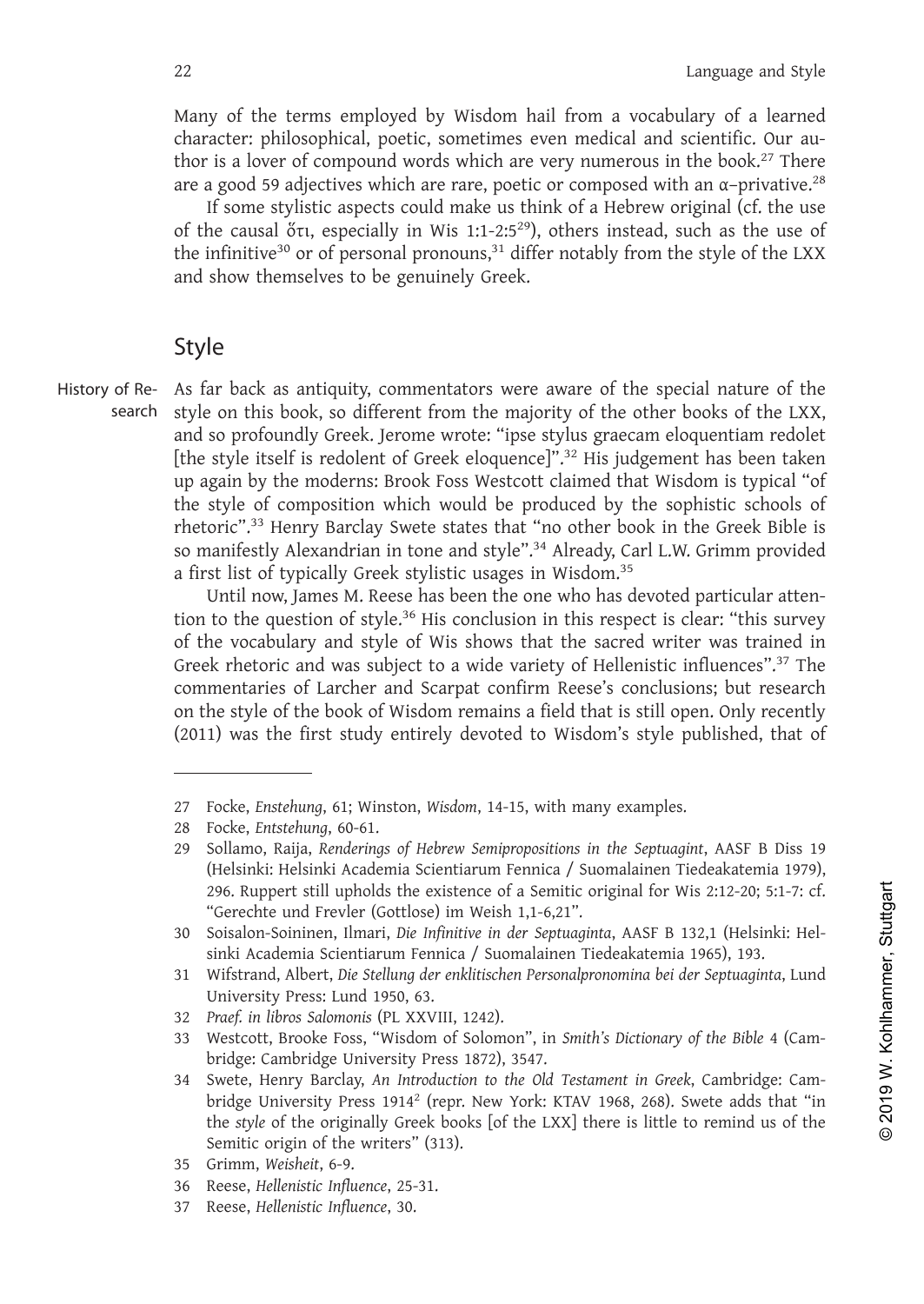<sup>23</sup><br>Alexis Léonas, who discovers a conscious attempt to imitate the style and idiom<br>of the Septuagint, rejecting it when it does not conform to Greek literary use.<sup>38</sup><br>The style of the book is clearly affected by the typi Style<br>
Alexis Léonas, who discovers a conscious attempt to imitate the style and idiom<br>
of the Septuagint, rejecting it when it does not conform to Greek literary use.<sup>38</sup><br>
The style of the book is clearly affected by the 23<br>
Style<br>
23<br>
Alexis Léonas, who discovers a conscious attempt to imitate the style and idiom<br>
of the Septuagint, rejecting it when it does not conform to Greek literary use.<sup>38</sup><br>
The style of the book is clearly affected 23<br>
delexis Léonas, who discovers a conscious attempt to imitate the style and idiom<br>
of the Septuagint, rejecting it when it does not conform to Greek literary use.<sup>38</sup><br>
The style of the book is clearly affected by the t Style<br>
23<br>
Alexis Léonas, who discovers a conscious attempt to imitate the style and idiom<br>
of the Septuagint, rejecting it when it does not conform to Greek literary use.<sup>38</sup><br>
The style of the book is clearly affected by 23<br>
Alexis Léonas, who discovers a conscious attempt to imitate the style and idiom<br>
of the Septuagint, rejecting it when it does not conform to Greek literary use.<sup>38</sup><br>
The style of the book is clearly affected by the ty Experiency and Marking is tyle and identify the style and idiom of the Septuagint, rejecting it when it does not conform to Greek literary use.<sup>38</sup> The style of the book is clearly affected by the typical devices of class Alexis Léonas, who discovers a conscious attempt to imitate the style and idiom<br>of the Septuagint, rejecting it when it does not conform to Greek literary use.<sup>38</sup><br>The style of the book is clearly affected by the typical *hiesas Econias, wino uscovers a conscious autempt τo immate the style and nonin-<br>of the Septuagint, rejecting it when it does not conform to Greek literary use.<sup>38</sup><br>The style of the book is clearly affected by the typica* or the septuagn in every the mind to the soliton that the soliton of the state may use.<br>The style of the book is clearly affected by the typical devices of classical<br>rhetoric. Word order is one of the basic characteristic The style of the book<br>Thetoric. Word order is or<br>doubt, the most significan<br>periodic sentences, such as<br>Prominent in this area is t<br>rare in the LXX but presen<br>At times, as in Wis 14:18, t<br>hyperbaton is not dictated l<br>for one. Word other is one of the basic trandactistics of orees signe. Winfour<br>of, the most significant element in this connection is the use of well-crafted<br>odic sentences, such as, for example, in 12:3-7:27; 13:11-5; 15:7; doutiv, the most signmature tentent in this connection is the estime of wein-clanted periodic sentences, such as, for example, in 12:3-7:27; 13:11-5; 15:7; and 17:16-19.<br>Prominent in this area is the repeated stylistic us Prominent in this area is to example, in 12.5-7.27, 13.1-3, 13.7, and 17.10-19.<br>
Prominent in this area is the repeated stylistic use of hyperbaton, which is rather<br>
Prace in the LXX but present a good 240 times in Wisdom Fromment in this area is the repeated sypistic use or *nyperotator*, wrinch is rather<br>are in the LXX but present a good 240 times in Wisdom, especially in Wis 10-19.<br>At times, as in Wis 14:18, this is in the form of a do

The EXN out present a good 240 times in wissum, especially in wis 10-19.<br>
At times, as in Wis 14:18, this is in the form of a double hyperbaton.<sup>39</sup> The use of<br>
hyperbaton is not dictated by stylistic reasons alone but al The author is a mindle of the book demonstrates a good knowledge of the classical with the solutions, the classical positive of content, example, when it is a question of highlighting a specific term: cf. 17:2a (νύκτα); t *Softer also be the complered with* the fits a question of highlighting a specific term: cf. 17:2a (vύκτα);<br>17:21b (σκότους).<br>
Our author intends to address his audience by the additional means of the<br>
beauty of literary pared with the books of the LXX translated from the books of the beauty of literary form which he employs. The careful style and the closeness to Greek theotric and poetry render the book of Wisdom attractive precisely to aty of literary form which he employs. The careful style and the closeness to<br>k rhetoric and poetry render the book of Wisdom attractive precisely to those<br>of Alexandria who feel themselves drawn to the Greek world. In th

- Greek rhetoric and poetry render the book of Wisdom attractive precisely to those<br>
Jews of Alexandria who feel themselves drawn to the Greek world. In this way,<br>
the tradition of Israel is re-presented to such readers in m tradition of Israel is re-presented to such readers in more congenial language.<br>The author of the book demonstrates a good knowledge of the classical figures Rhetoric<br>mcient rhetoric. The frequency of such devices is cons The author of the book demonstrates a good knowledge of the classical figures Rhetorical Fig-<br>of ancient rhetoric. The frequency of such devices is considerably greater com-<br>ures<br>pared with the books of the LXX translate of with the books of the LXX translated from the Hebrew.<sup>40</sup><br>Metaphor: let us take note of a single example, the metaphor of darkness<br>employed throughout the fifth diptych (17:1-18:4) which takes on simultane-<br>ously a cos - Metaphor: let us take note of a single example, the metaphor of darkness<br>
employed throughout the fifth diptych (17:1-18:4) which takes on simultane-<br>
ously a cosmological, psychological, moral and eschatological value.
- 
- 
- 
- 
- 
- 
- 
- empoyed triougnotal te fitm dipytor (17-1-13-4) wmit also instantane-<br>
and a cosmological, psychological, moral and sechatological value.<br>
 Litotes (the replacement of a term with the negation of its antonym in order<br>
t - Anaphota (the repetition of the same word or group of words at the beginning of multiple successive sentences or clauses): Wis 10 (repetition of αύτη); 11:18a-d; 17:18c-19d.<br>
- Paronomasia (the repetition of the same l 11:18a-q; 17:18c-19d; the repetition of the same lexical root in different syntactical<br>Functions): Wis 5:3b, 10c; 6:10a; 12:25-26; 13:19b; 14:5a.<br>There are also many cases of plays on words: 11:14-15; 17:12-13a, 21; 18:4) Parominasia (the repetution of the same lextical root in dimerent syntactical<br>functions): Wis 5:3b, 10c; 6:10a; 12:25-26; 13:19b; 14:5a.<br>There are also many cases of plays on words: 11:14-15; 17:12-13a, 21; 18:4).<br>Isocol Functions): Wis 5:50, 10c; 6:10a; 12:25-26;<br>There are also many cases of plays on wo<br>Isocolia (ίσοκωλία identical clauses or sim<br>Antithesis (juxtaposition of contrary elem<br>*Accumulatio* (the accumulation of multiple<br>compi 38 Léonas, "The Poetics of Wisdom. Language and Style in the Book of Wisdom", 124.<br>38 Léonas, "The Poetics of Wisdom. Language and Style in the Book of Wisdom", 124.<br>39 Léonas, "The Poetics of Wisdom. Language and Style in 39 Accumulatio (the accumulation of contrary elements): wis 3:3a; 4:16; 7:6; 9:16; 1.4 Compilation of the accumulation of multiple terms of the same category): cf Asyndeton (words or phrases in successive order without the - Accumulatio (the accumulation of multiple terms of the same category): cf. the compilation of the 22 attributes of wisdom listed in Wis 7:22-23.<br>Asyndeton (words or phrases in successive order without the use of conjunc-*Asyndeton* (words or phrases in successive order without the use of conjunctions that are regarded as equal and not comparative grammatically and in tions that are regarded as equal and not comparative grammatically and i Asyndeton (words or phrases in successive order without the use of conjunctions that are regarded as equal and not comparative grammatically and in terms of content): asyndetic construction is used frequently to indicate a

Rhetorical Figures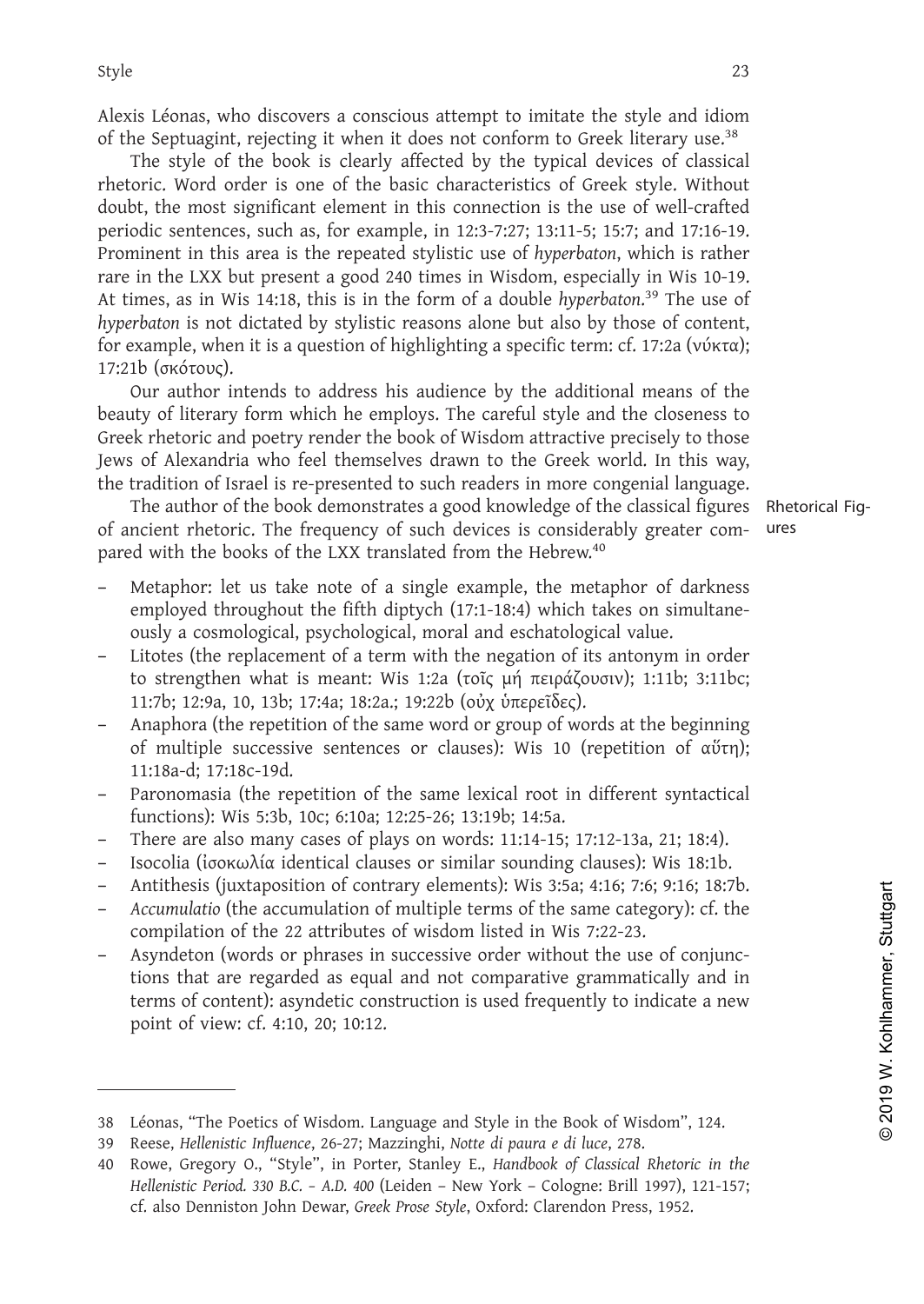- 
- 

24 The Literary Genre: Between the Epideictic Genre and Midrashic Style<br>
24 Homoioteleuton (the repetition of the same or similar final syllables of words<br>
25 in uninterrupted succession, here in successive stichs): Wis 1 <sup>24</sup> The Literary Genre: Between the Epideictic Genre and Midrashic Style<br>
<sup>24</sup> The Literary Genre: Between the Epideictic Genre and Midrashic Style<br>
<sup>2</sup> Homoioteleuton (the repetition of the same or similar final syllabl The Literary Genre: Between the Epideictic Genre and Midrashic Style<br>
- Homoioteleuton (the repetition of the same or similar final syllables of words<br>
in uninterrupted succession, here in successive stichs): Wis 1:1, 4; The Literary Genre: Between the Epideictic Genre and Midrashic Style<br>
- Homoioteleuton (the repetition of the same or similar final syllables of words<br>
in uninterrupted succession, here in successive stichs): Wis 1:1, 4; 2 The Literary Genre: Between the Epideictic Genre and Midrashic Style<br>
- Homoioteleuton (the repetition of the same or similar final syllables of words<br>
in uninterrupted succession, here in successive stichs): Wis 1:1, 4; - *Homoioteleuton* (the repetition of the same or similar final syllables of words<br>in uninterrupted succession, here in successive stichs): Wis 1:1, 4; 2:3-4; 4:10.<br>- Wisdom uses the figure of *sorites* (σωρείτης: chain s - Homoioteleuton (the repetition of the same or similar final syllables of words<br>in uninterrupted succession, here in successive stichs): Wis 1:1, 4; 2:3-4; 4:10.<br>- Wisdom uses the figure of *sorites* (σωρείτης: chain syl The Literary Genre: Between the Epideictic Genre and Midrashic Style<br>
- *Homoioteleuton* (the repetition of the same or similar final syllables of words<br>
in uninterrupted succession, here in successive stichs): Wis 1:1, 4; *- Homoioteleuton* (the repetition of the s<br>in uninterrupted succession, here in s<br>*-* Wisdom uses the figure of *sorites* (σωρ<br>A final aspect of the style typical of the<br>which recall classical metre. Examples of i<br>discov The absolution of the style typical of the book of v<br>which recall classical metre. Examples of iambics or discovered by Gregg (1906) and, with more care, by<br>one till now who has studied the poetic aspect of<br>good example i

The Literary Genre: Between the Epideictic Genre and<br>Midrashic Style<sup>43</sup><br>Wisdom: A Protreptic<br>Among the arguments in favour of the unity of the book of Wisdom, discussion<br>of the literary genre has gained important weight. The Literary Genre: Between the Epideictic Genre and<br>Midrashic Style<sup>43</sup><br>Wisdom: A Protreptic<br>Among the arguments in favour of the unity of the book of Wisdom, discussion<br>of the literary genre has gained important weight. The Literary Genre: Between the Epideictic Genre and<br>Midrashic Style<sup>43</sup><br>Wisdom: A Protreptic<br>Among the arguments in favour of the unity of the book of Wisdom, discussion<br>of the literary genre has gained important weight.

The Literary Genre: Between the Epideictic Genre and<br>
Midrashic Style<sup>43</sup><br>
Wisdom: A Protreptic<br>
Among the arguments in favour of the unity of the book of Wisdom, discussion<br>
of the literary genre has gained important weig **Midrashic Style<sup>43</sup>**<br>Wisdom: A Protreptic<br>Among the arguments in favour of the unity of the book of Wisdom,<br>of the literary genre has gained important weight. This debate is no<br>importance when it comes to the interpretat **Example 16 Completify**<br> **Subset of Friedrich Focket State State State State State State State State State State State State State State State State State State State State State State is not without<br>
ortance when it co** The Literary Genre: Between the Epideictic Genre and<br>
Midrashic Style<sup>43</sup><br>
Wisdom: A Protreptic<br>
Among the arguments in favour of the unity of the book of Wisdom, discussion<br>
of the literary genre has gained important weig Fine Literary Genre: Between the Epidelctic Genre and<br>Midrashic Style<sup>43</sup><br>Wisdom: A Protreptic<br>Among the arguments in favour of the unity of the book of Wisdom, discussion<br>of the literary genre has gained important weight. Among the arguments in favour of the unity of the book of Wisdom, discussion<br>of the literary genre has gained important weight. This debate is not without<br>importance when it comes to the interpretation of the text. To iden A particular line and to the unity of the book of wissuom, usus the following the difference when it comes to the interpretation of the text. To identify the literary genre of a book means to see things from the point of or the interary genie nas gamea important weight. This decade is not without<br>importance when it comes to the interpretation of the text. To identify the literary<br>genre of a book means to see things from the point of view o mportance with it comes to the metrepretation of the exat. To dentity the metaly<br>genre of a book means to see things from the point of view of the author and to<br>have a better understanding of the purpose behind his work.<br>T wn to Aristotle, and, sub<br>s the deliberative and ep<br>rticular line of conduct b<br>orator's suggestion.<sup>45</sup> Ho<br>y genres within the vario<br>Further examples in Winstc<br>Sagesse, 1:107-108.<br>Cf. Gregg, *The Wisdom of Sol*<br>Wis 17:1-18 Taking up a proposal of Friedrich Focke,<sup>44</sup> James M. Reese has suggested associating the book of Wisdom with the literary genre of the *logos protreptikos*, well known to Aristotle, and, subsequently, to the Fathers. The manney by the book of Wisdom with the literary genre of the *logos protreptikos*, well<br>wn to Aristotle, and, subsequently, to the Fathers. The *logos protreptikos* com-<br>sthe deliberative and epideictic genres. It appears a Associated and deviation of Sixterian and political genres. It appears as an exhortation to follow<br>a particular line of conduct by proving the validity and the advantage of following<br>the orator's suggestion.<sup>45</sup> However, R

orator's suggestion.<sup>45</sup> However, Reese hypothesises tly genres within the various parts of Wisdom.<sup>46</sup><br> **Further examples in Winston**, Wisdom, 15-17; Reese, *Helleni*<br> *Sagesse*, 1:107-108.<br>
Cf. Gregg, *The Wisdom of Solo della Sapienza*, 113-180 who takes up and refines the insights of Gilbert, "Sagestion.<sup>45</sup><br>
derived are interest of Conduct by proving the validity and the advantage of following<br> *dentos* in the various parts of Wisdom.<sup></sup> rticular line or conduct by proving the validity and the advantage or following<br>orator's suggestion.<sup>45</sup> However, Reese hypothesises the existence of lesser lit-<br>y genres within the various parts of Wisdom.<sup>46</sup><br>Further exa Further examples in Winston, Wisdom, 15-17; Reese, Hellenistic Influen<br>Sagesse, 1:107-108.<br>Cf. Gregg, The Wisdom of Solomon, xv; Thackeray, "Rhythm in the Bool<br>Wis 17:1-18:4, see Mazzinghi, Notte di paura e di luce, 277-28 11 Tattice Extemption Wilssell, Wilssell, Wilssell, 2003<br>
Sagesse, 1:107-108.<br>
42 Cf. Gregg, The Wisdom of Solomon, 3<br>
Wis 17:1-18:4, see Mazzinghi, Nott<br>
analysis of the poetic dimension c<br>
43 The debate on the literary g

<sup>44</sup> Cf. Gregg, The Wisdom of Solomon, xv; Thackeray, "Rhythm in the Book of Wisdom". For<br>Wis 17:1-18:4, see Mazzinghi, Notte di paura e di luce, 277-280 and ibid. 163-165 for an<br>analysis of the poetic dimension of Wis 17:16 er. oregg, *The Wisami of Sciemen, Av*, Wis 17:1-18:4, see Mazzinghi, *Notte d*<br>analysis of the poetic dimension of V<br>The debate on the literary genre of <sup>1</sup><br>della Sapienza, 113-180 who takes up<br>87. Cf. Larcher, *Le livre* 41 Further examples in Winston, *Wisdom*, 15-17; Reese, *Hellenistic Influence*, 27-28; Larcher, 42 Cf. Gregg, The Wisdom of Solomon, xv; Thackeray, "Rhythm in the Book of Wisdom". For Wis 17:1-18:4, see Mazzinghi, Notte d albeit with some reservations; cf. Winston: What we see the different (Fig. 11 libro<br>The debate on the literary genre of Wisdom culminated in the work of Bizzeti, *Il libro*<br>della Sapienza, 113-180 who takes up and refine Cf. Gregg, The Wisdom of Solomon, xv; Thackeray, "Rhythm in the Book of Wisdom". For Wisdom". For Wisdom and the dipear of diuce, 277-280 and ibid. 163-165 for an analysis of the poetic dimension of Wis 17:16-21.<br>The deba when when the idea of windows and the incomplement is a set of Larcher, Le livre de la Sagesse, 109-114, who suggests that, actually, there are different literary genres for the different parts of Wisdom.<br>Cf. Focke, *Ents* or, en Earcher, et avec an anagetse, 109 111, who suggedifferent literary genres for the different parts of Wisdor<br>Cf. Focke, *Entstehung*, 86.<br>Cf. van der Meeren, Sophie, "Le protreptique en philoso<br>genre", *REG* 115 (200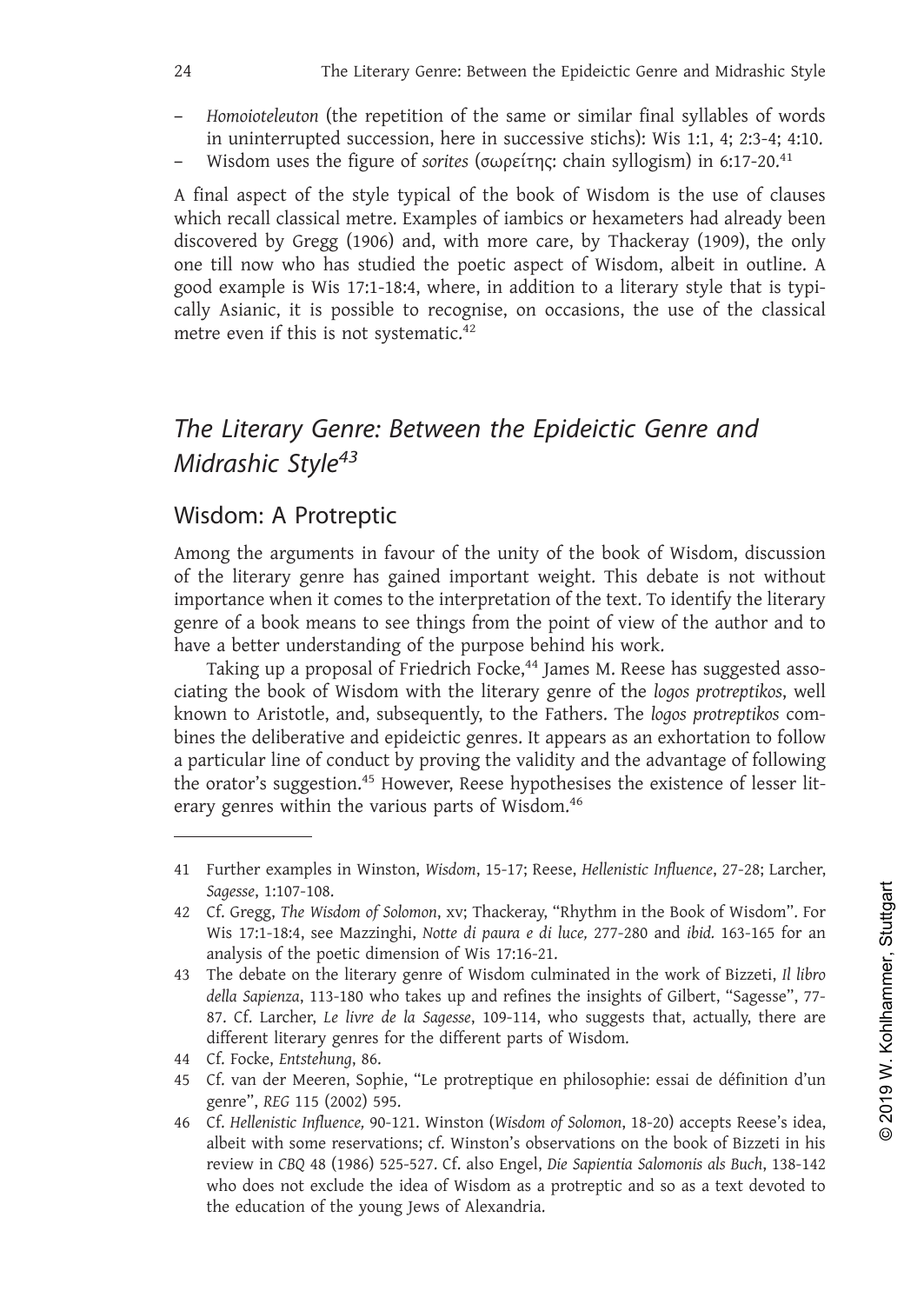Wisdom: An Encomium<br>The greatest problem is the fact that we do not have complete examples of a logos<br>protreptikos for this period nor do we have a complete treatise about it. Winston<br>concludes, therefore, in a more nuance Wisdom: An Encomium<br>The greatest problem is the fact that we do not have complete examples of a *logos*<br>protreptikos for this period nor do we have a complete treatise about it. Winston<br>concludes, therefore, in a more nuan *Protegrams* wisdom: An Encomium<br> *proteptikos* for this period nor do we have a complete treatise about it. Winston<br>
concludes, therefore, in a more nuanced way that "it is thus extremely difficult<br>
to determine whether W Wisdom: An Encomium 25<br>The greatest problem is the fact that we do not have complete examples of a logos<br>protreptikos for this period nor do we have a complete treatise about it. Winston<br>concludes, therefore, in a more nua Wisdom: An Encomium<br>The greatest problem is the fact that we do not have complete examples of a logos<br>protreptikos for this period nor do we have a complete treatise about it. Winston<br>concludes, therefore, in a more nuance Xisdom: An Encomium<br>The greatest problem is the fact that we do not have complete examples of a *logos*<br>protreptikos for this period nor do we have a complete treatise about it. Winston<br>concludes, therefore, in a more nuan protreptikos for this period nor do we have a complete treatise about it. Winston<br>concludes, therefore, in a more nuanced way that "it is thus extremely difficult<br>to determine whether Wis is an epideictic composition with

concludes, therefore, in a more nuanced way that "it is thus extremely difficult<br>to determine whether Wis is an epideictic composition with an admixture of pro-<br>treptic, or essentially a protreptic with a considerable elem to determine whether Wis is an epideictic composition with an admixture of protreptic, or essentially a protreptic with a considerable element of epideictic".<sup>47</sup><br>
Wisdom: An *Encomium*<br>
Starting with the studies of Paul B protreptikos for this period nor do we have a complete treatise about it. Winston concludes, therefore, in a more nuared way that "it is thus extremely difficult<br>to determine whether Wis is an epideictic composition with a concludes, therefore, in a more nuanced way that "it is thus extremely difficult<br>to determine whether Wis is an epideictic composition with an admixture of pro-<br>treptic, or essentially a protreptic with a considerable elem **Xisdom:** An *Encomium*<br>
Starting with the studies of Paul Beauchamp (1963) and, above all, thanks to the<br>
work of Paolo Bizzeti and Maurice Gilbert, research has turned in the direction of<br>
the epideictic genre in an incr **Example 12**<br>
Starting with the studies of Paul Beauchamp (1963) and, above all, thanks to the<br>
work of Paolo Bizzeti and Maurice Gilbert, research has turned in the direction of<br>
the epideictic genre in an increasingly co Starting with the studies of Paul Beauchamp (1963) and, above all, thanks to the work of Paolo Bizzeti and Maurice Gilbert, research has turned in the direction of the epideictic genre in an increasingly convincing way.<sup>48</sup> starting with the studies of real Beadtnamp (1995) and, adove all, thanks to the epidectic genre in an increasingly convincing way.<sup>48</sup> According to the canons of classical rhetoric, it possible to distinguish the "forensi work or radio bizzeti and wataric under under direction ras turned in the direction of<br>the epideictic genre in an increasingly convincing way.<sup>48</sup><br>According to the canons of classical rhetoric, it possible to distinguish t the epuctic general an interastingy convincing way.<br>
According to the canons of classical rhetoric, it possible to distinguish the<br>
"forensic" (genus dikanikon), "deliberative" (genus symbouleutikon, lat: genus delibera-<br> Starting with the studies of Paul Beauchamp (1963) and, above all, thanks to the work of Paolo Bizzeti and Maurice Gilbert, research has turned in the direction of the epidecitic gerne in an increasingly convincing way.<sup>48</sup> *providential meta and Matrice Gilbert, research has turned in the direction of* the epidectic genre in an increasingly convincing way.<sup>48</sup>  $\pm$  cocording to the canons of classical rhetoric, it possible to distinguish the *divani*) and definious definite we lignal sputchtular, i.a. gents demonstratively, the mast divany) genres (cf. Aristotle, Rhet. 1358b). The forensic genre deals with the past and is used in law courts to establish the in wann genes (cl. Ansloue, *knet.* 15250). In toreanst genere deast wint the past<br>and is used in law courts to establish the innocence or guilt of the accused. The<br>deliberative gener, on the other hand, targets the future, w and is used in law courts to establish the inhoteker of guit of the actused. The actual chilebrative genre, on the other hand, targets the future, what we ought or oright not do. From Aristotle's *Rhetoric* up to the treat under alwe genie, on the other hand, targets in the theat with we togeth of ought<br>anot do. From Aristotle's Retoric up to the treatises on relative of Gicero and<br>Quintilian, the "epideictic" or "demonstrative" gener is des not co. From Aristote s *mielon* cup to the treatises on frieton to cleero and control cumulatian, the "epideictic" or "demonstrative" genre is described, as a discourse which is situated instead in the present and has the Quintinan, the ephaetic of demonstrative gente is described, as a discourse<br>which is situated insted in the present and has the aim of praising a specific<br>wirtue or criticising some vice; cf. the Paradoxa Stoicorum of Cice which is situated instead in the present and has the aim of<br>virtue or criticising some vice; cf. the *Paradoxa Stoicorum* of Cic<br>probus liber est and *De nobilitate* of Philo, and the *De clementia*<br>deictic genre has a ped eo crituising some viec, ci. the *ratuatoal subtorum* of Citero, the Quatominian of the parentic genre has a pedagogic and scholastic character, and so is addressed to the pg. It seeks to persuade them by the force of demo

proviss the rest and De *houtinua* of Princ, and the *D* et centeration of senects. The epinement of the proming it seeks to persuade them by the force of demonstration and, above all, by the *encomium* of the virtue which **Exordium** in seeks to persuade them by the force of demonstration and, above all, by the *encomium* of the virtue which it is intended to celebrate. The fictitious "Solomon" who speaks in Wis 7-8 insists heavily on his yo youry. It seeks to persuate them to ythe ote of uemotistation and, above an, by<br>the enomium of the virtue which it is intended to celebrate. The fictitious "Solo-<br>mon" who speaks in Wis 7-8 insists heavily on his youth as the encomum of the withe which it is interlued to Gelerate. The intuition solution on" who speaks in Wis 7-8 insists heavily on his youth as we see, for example, in 3:10, but also in the reference to the dream of Gibeon ( more word speaks in wis 7-8 instas feadily off ins youth as we see, tor example,<br>in 8:10, but also in the reference to the dream of Gibeon (1 Kgs 3) implicit in Wis<br>9. The emphasis on the metaphor of royalty, which points the sinty, out also in the reterviere to the usean of tolloon (1 kgs 3) implicit in wisdom, the emphasis on the metaphor of royalty, which points to a clear Stoic background, presupposes a youthful audience (cf. below). A 9. The emphasis on the metaphor or foyalty, which points to a clear stole back-<br>ground, presupposes a youthful aidence (cf. below).<br>A comparison between the classical *encomium* and the book of Wisdom tells<br>us still more examples which undurent (i.e. below).<br>
A comparison between the classical *encomium* and the book of Wisdom tells<br>
us still more about the author's project. The *encomium* generally opens with an<br>
exordium in which the li A comparison between the classical *entomium* and the olox of wisdom tens<br>still more about the author's project. The *encomium* generally opens with an<br>exordium in which the listeners are exhorted to follow a specific vir us still more about the author<br>exordium in which the listene<br>the same time – the opponer<br>those who have lived out the<br>of Wisdom (Wis 1-6) which o<br>they embrace justice and wisc<br>points made by the opponer<br>examples which serv they embrace justice and wisdom (Wis 1 and 6). It follows v<br>points made by the opponents (Wis 2 and 5), and with a<br>examples which serve to illustrate the main thesis, that is, t<br>of the ungodly in Wis 3-4, a text which conf 44 Century of Research on the Book of Wisdom", 5.<br>
48 Cf. N. 43. For Beauchamp, cf. *De libro Sapientiae and wisdom* (Wis 1 and 6). It follows with a refutation of the points made by the opponents (Wis 2 and 5), and 6). It

in: Id., "Epouser la Sagesse", 358-360. Cf. Reese's criticism of Bizzeti, "A Semiotic Crithe ungodly in Wis 3-4, a text which confirms the soundness of following<br>the ungodly in Wis 3-4, a text which confirms the soundness of following<br>tom and justice.<br>"A Century of Research on the Book of Wisdom", 5.<br>Cf. n. 4 In the ungouly in wis 3<br>Iom and justice.<br>"A Century of Research<br>Cf. n. 43. For Beauchamp<br>in: Id., "Epouser la Sage<br>tique". Reese mentions<br>literary genre.